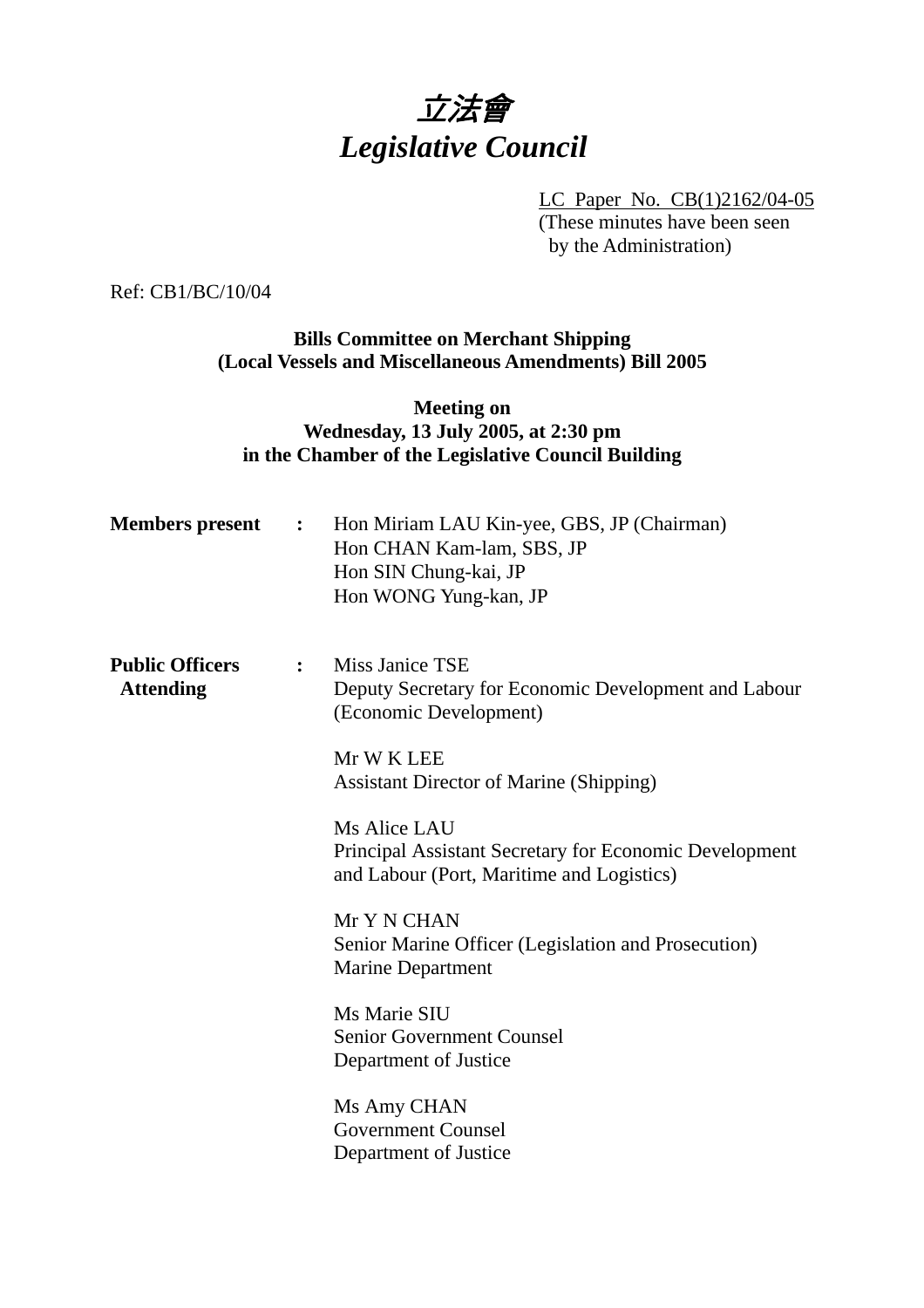| <b>Attendance by</b><br>invitation |                | Tung Yee Shipbuilding & Repairing Merchants General<br>Assn. Ltd. |
|------------------------------------|----------------|-------------------------------------------------------------------|
|                                    |                | Mr CHAN Chan-ming<br>Designation                                  |
|                                    |                | Mr CHEUNG Chi-keung<br>Designation                                |
|                                    |                | <b>Hong Kong Fisheries Development Association</b>                |
|                                    |                | Mr FUNG Wa-hing<br>Secretary                                      |
|                                    |                | Mr PO Yan-fu<br>Vice-Chairman                                     |
| <b>Clerk in attendance:</b>        |                | Mr Andy LAU<br>Chief Council Secretary (1)2                       |
| <b>Staff in attendance</b>         | $\ddot{\cdot}$ | Miss Anita HO<br><b>Assistant Legal Adviser 2</b>                 |
|                                    |                | <b>Miss Winnie CHENG</b><br>Legislative Assistant (1)5            |
|                                    |                |                                                                   |

**I** Confirmation of minutes and matters arising (LC Paper No. CB(1)2011/04-05 - Minu - Minutes of meeting held on 28 June 2005)

The minutes of the meeting held on 28 June 2005 were confirmed.

Action

| П | <b>Meeting with deputations/the Administration</b> |                                          |  |      |
|---|----------------------------------------------------|------------------------------------------|--|------|
|   | (LC Paper No. CB(1)2031/04-05(01)                  | - Submission from Hong Kong              |  |      |
|   |                                                    | <b>Fisheries Development Association</b> |  |      |
|   | LC Paper No. $CB(1)2031/04-05(02)$                 | - Submission from Hong                   |  | Kong |
|   |                                                    | <b>Shipowners Association</b>            |  |      |
|   | $-$ the Bill; and                                  |                                          |  |      |
|   | $-$ marked-up copy of the Bill.)                   |                                          |  |      |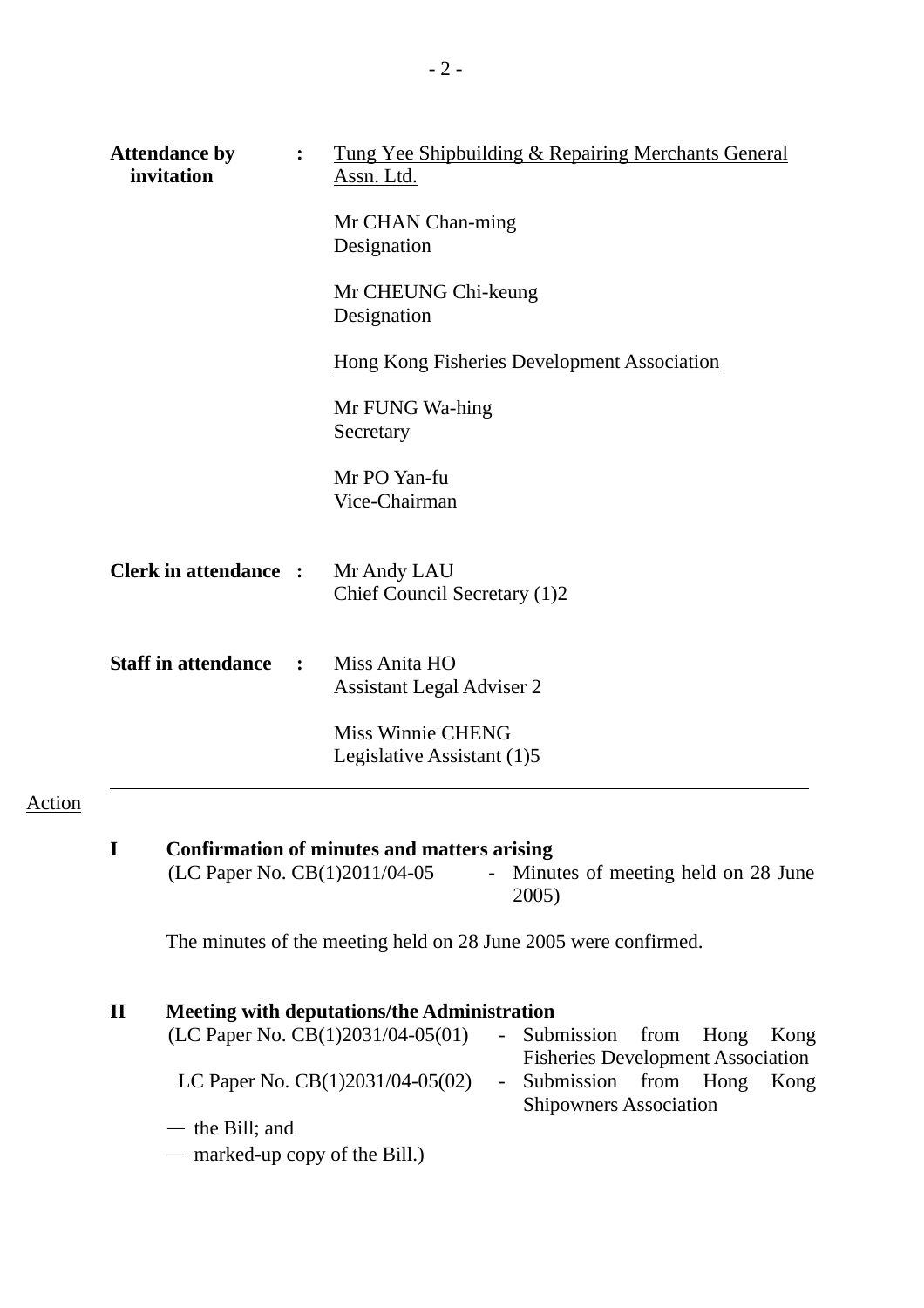2. The Bills Committee deliberated (index of proceedings attached at **Annex A**).

3. The Administration was requested to consider ways to address the concern about the impact of the proposed system for delegation of survey work of local vessels by the Director of Marine to individual person, a person belonging to a class of persons or government authorities under the Merchant Shipping (Local Vessels) Ordinance (Cap. 548) on the local shipbuilding and repairing industries.

## **III Any other business**

Date of next meeting

4. The Bills Committee agreed that the next meeting should be held on 20 September 2005 at 2:30 pm.

5. There being no other business, the meeting ended at 4:30 pm.

Council Business Division 1 Legislative Council Secretariat 1 August 2005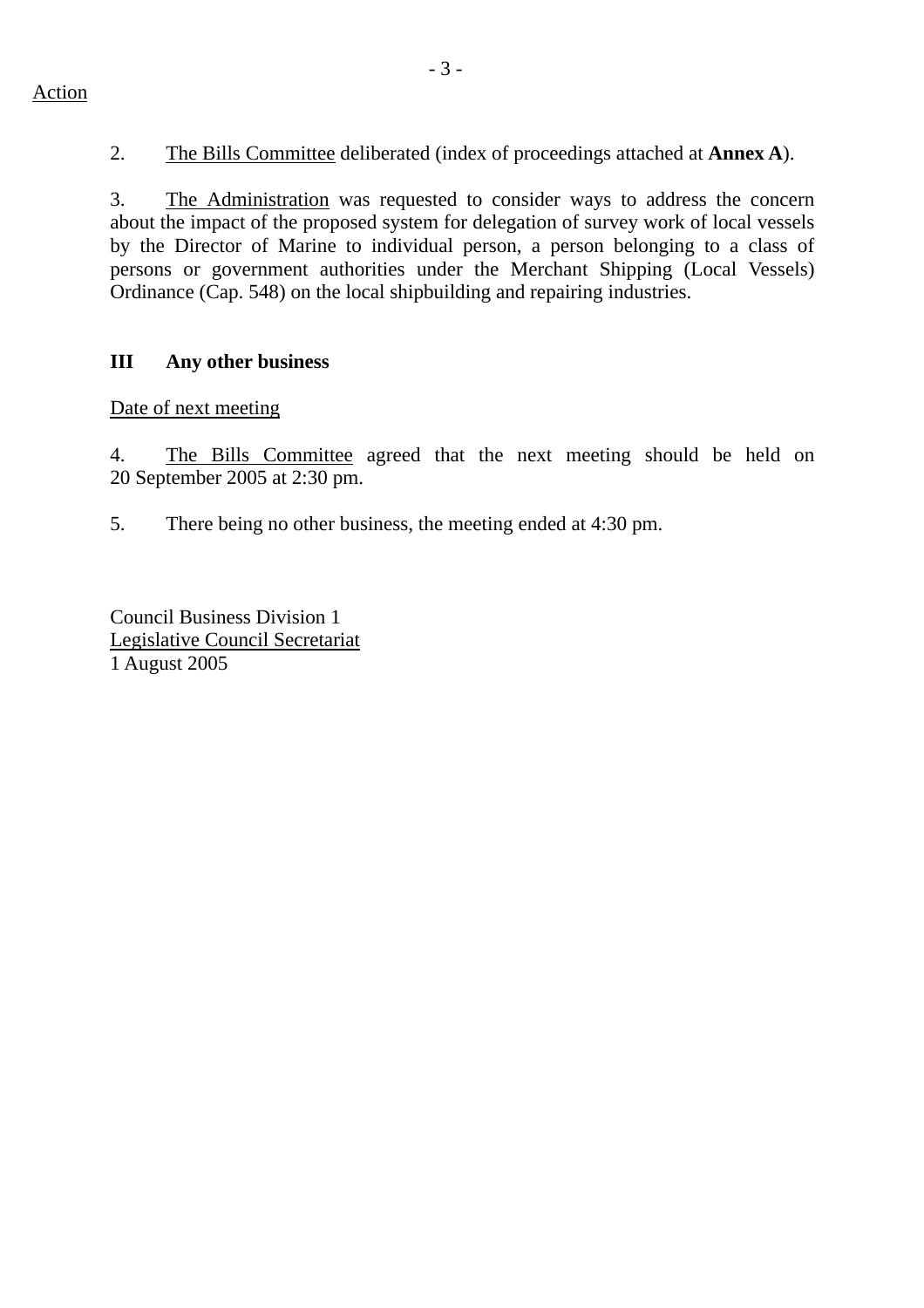#### **Proceedings of the second meeting of Bills Committee on Merchant Shipping (Local Vessels and Miscellaneous Amendments) Bill 2005 Wednesday, 13 July 2005, at 2:30 pm in the Chamber of the Legislative Council Building**

| <b>Time</b><br>marker | <b>Speaker</b>                                               | Subject(s)                                                                                                                                                                                                                                                                                                                                                                                                                                                                                                                                                                                                                                                                                                                                                                                                                                                                                                                                                                                                                                                                                                                                                                                                                                                                                                                                                                                                                                                  | <b>Action</b><br>required |  |  |  |
|-----------------------|--------------------------------------------------------------|-------------------------------------------------------------------------------------------------------------------------------------------------------------------------------------------------------------------------------------------------------------------------------------------------------------------------------------------------------------------------------------------------------------------------------------------------------------------------------------------------------------------------------------------------------------------------------------------------------------------------------------------------------------------------------------------------------------------------------------------------------------------------------------------------------------------------------------------------------------------------------------------------------------------------------------------------------------------------------------------------------------------------------------------------------------------------------------------------------------------------------------------------------------------------------------------------------------------------------------------------------------------------------------------------------------------------------------------------------------------------------------------------------------------------------------------------------------|---------------------------|--|--|--|
|                       | Agenda Item I – Confirmation of minutes and matters arising  |                                                                                                                                                                                                                                                                                                                                                                                                                                                                                                                                                                                                                                                                                                                                                                                                                                                                                                                                                                                                                                                                                                                                                                                                                                                                                                                                                                                                                                                             |                           |  |  |  |
| $000000 -$<br>000040  | Chairman                                                     | - Confirmation of minutes of the meeting<br>held on 28 June 2005<br>(LC Paper No. CB(1)2011/04-05)                                                                                                                                                                                                                                                                                                                                                                                                                                                                                                                                                                                                                                                                                                                                                                                                                                                                                                                                                                                                                                                                                                                                                                                                                                                                                                                                                          |                           |  |  |  |
|                       | Agenda Item II - Meeting with deputations/the Administration |                                                                                                                                                                                                                                                                                                                                                                                                                                                                                                                                                                                                                                                                                                                                                                                                                                                                                                                                                                                                                                                                                                                                                                                                                                                                                                                                                                                                                                                             |                           |  |  |  |
| 000041<br>000259      | Chairman                                                     | Opening remarks                                                                                                                                                                                                                                                                                                                                                                                                                                                                                                                                                                                                                                                                                                                                                                                                                                                                                                                                                                                                                                                                                                                                                                                                                                                                                                                                                                                                                                             |                           |  |  |  |
| $000300 -$<br>001616  | Hong Kong Fisheries<br>Development<br>Association (HKFDA)    | Presentation of views<br>(LC Paper No. CB(1)2031/04-05(01))<br>Steel hull fishing vessels were at present<br>subject to stringent safety requirements as<br>other commercial vessels which were not<br>necessary and difficult to comply with.<br>The safety requirements for steel hull<br>fishing vessels should simply follow those<br>of wooden fishing vessels.<br>For the fishery industry, it was not clear<br>how the new delegation system for the<br>statutory safety survey of vessels would<br>work and how it would affect the industry.<br>As fishing vessels operated mostly outside<br>Kong waters,<br>the proposed<br>Hong<br>compulsory third party risks insurance<br>would not be of much use to the trade, but<br>would inevitably add to the trade's<br>operating costs.<br>The trade therefore<br>requested exemption from the requirement<br>or the offer of a low premium insurance<br>package for the trade by the Government.<br>The requirement that fishing vessels with<br>an overall length exceeding 30.4 metres<br>should obtain a permit from the Director of<br>Marine (the Director) in order to use<br>typhoon shelters was outdated, since small<br>fishing vessels were fading out and fishing<br>vessels with an overall length exceeding<br>30.4 metres were very common nowadays.<br>There had not been adequate consultation<br>with the fishery industry on the proposed<br>legislative amendments in the Bill. |                           |  |  |  |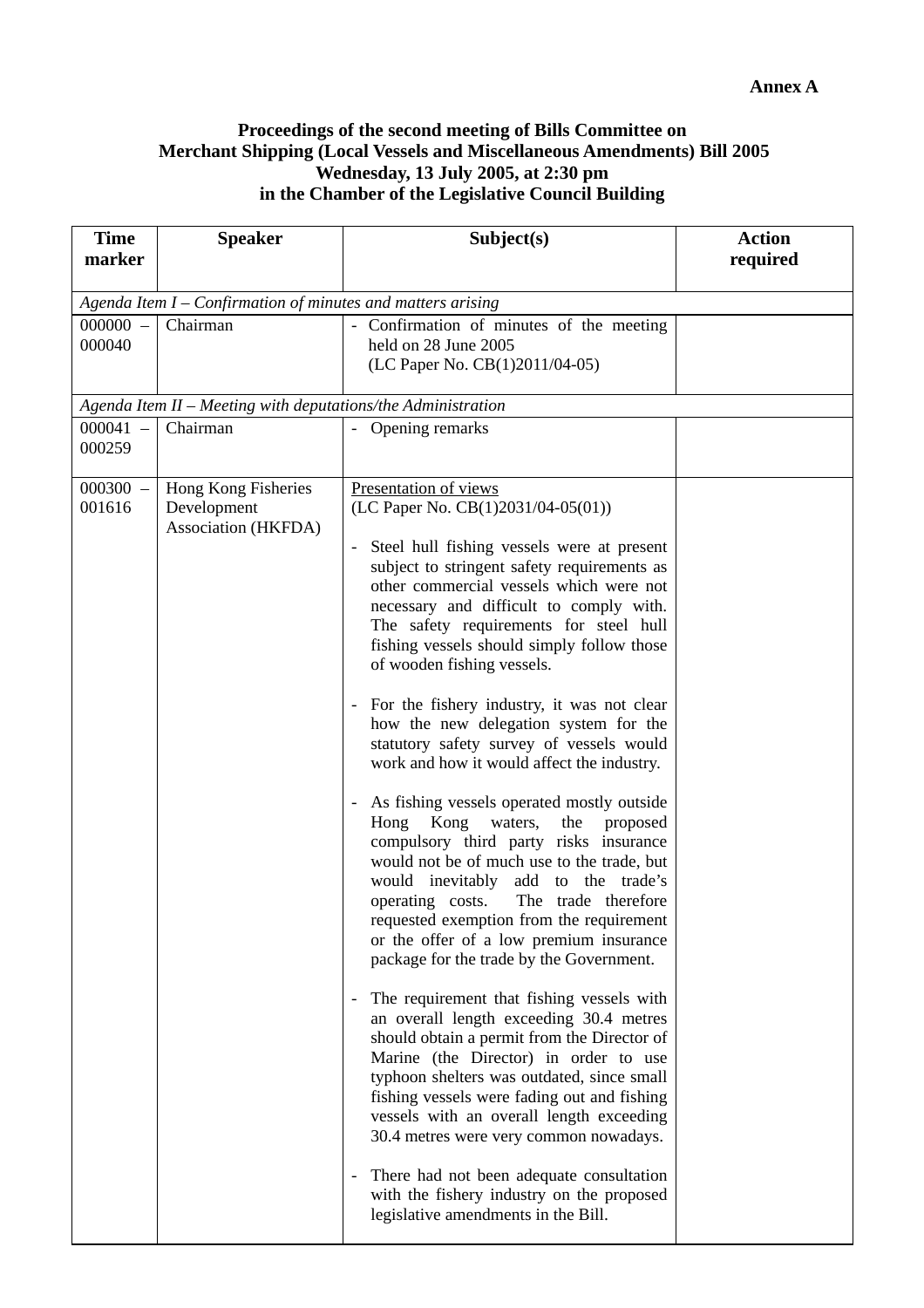| <b>Time</b><br>marker | <b>Speaker</b>                                                                    | Subject(s)                                                                                                                                                                                                                                                                                                                                                                                                                                                                             | <b>Action</b><br>required |
|-----------------------|-----------------------------------------------------------------------------------|----------------------------------------------------------------------------------------------------------------------------------------------------------------------------------------------------------------------------------------------------------------------------------------------------------------------------------------------------------------------------------------------------------------------------------------------------------------------------------------|---------------------------|
| $001617 -$<br>002623  | Tung Yee Shipbuilding<br>& Repairing Merchants<br>General Assn. Ltd.<br>(TYSRMGA) | Presentation of views<br>The new delegation system for the<br>statutory safety survey of vessels would<br>seriously affect the viability of the local<br>shipbuilding and repairing industry, in<br>particular the small operators.                                                                                                                                                                                                                                                    |                           |
|                       |                                                                                   | When the new delegation system came<br>into operation, operators of shipbuilding<br>and repairing services in the Mainland<br>could simply employ an authorized<br>surveyor from Hong Kong to provide<br>one-stop services (shipbuilding/repairing<br>together with survey services). Since the<br>Mainland operators could offer their<br>services at much lower prices than the<br>operators in Hong Kong, more local<br>vessels would then be built or repaired in<br>the Mainland. |                           |
|                       |                                                                                   | In introducing the new delegation system,<br>the Government had not taken into account<br>the impact of the change on the local<br>shipbuilding and repairing industry and the<br>workers employed in the industry.                                                                                                                                                                                                                                                                    |                           |
| $002624 -$<br>010009  | Administration<br>Chairman<br>Mr WONG Yung-kan<br><b>HKFDA</b>                    | The Administration's advice that -<br>(a) The safety requirements in respect of<br>different types of vessels were set out<br>in codes of practice issued by the<br>Marine Department (MD), which had<br>been drawn up in consultation with the<br>Provisional Local Vessels Advisory<br>Committee<br>(PLVAC).<br>Technical<br>requirements were not covered in the<br>present Bill.                                                                                                   |                           |
|                       |                                                                                   | (b) The present safety requirements for<br>local fishing vessels were drawn up on<br>basis<br>of<br>the<br>international<br>the<br>convention<br>applicable<br>locally<br>to<br>operated fishing vessels. As wooden<br>fishing<br>vessels<br>usually<br>were<br>traditionally built long time ago, it was<br>not practicable to<br>apply certain<br>requirements under the international<br>convention to these vessels, and hence,<br>certain relaxations were granted.               |                           |
|                       |                                                                                   | (c) In view of the concerns of the fishery<br>industry about the safety requirements<br>applicable to steel hull fishing vessels,<br>Technical Sub-committee<br>the<br>and                                                                                                                                                                                                                                                                                                             |                           |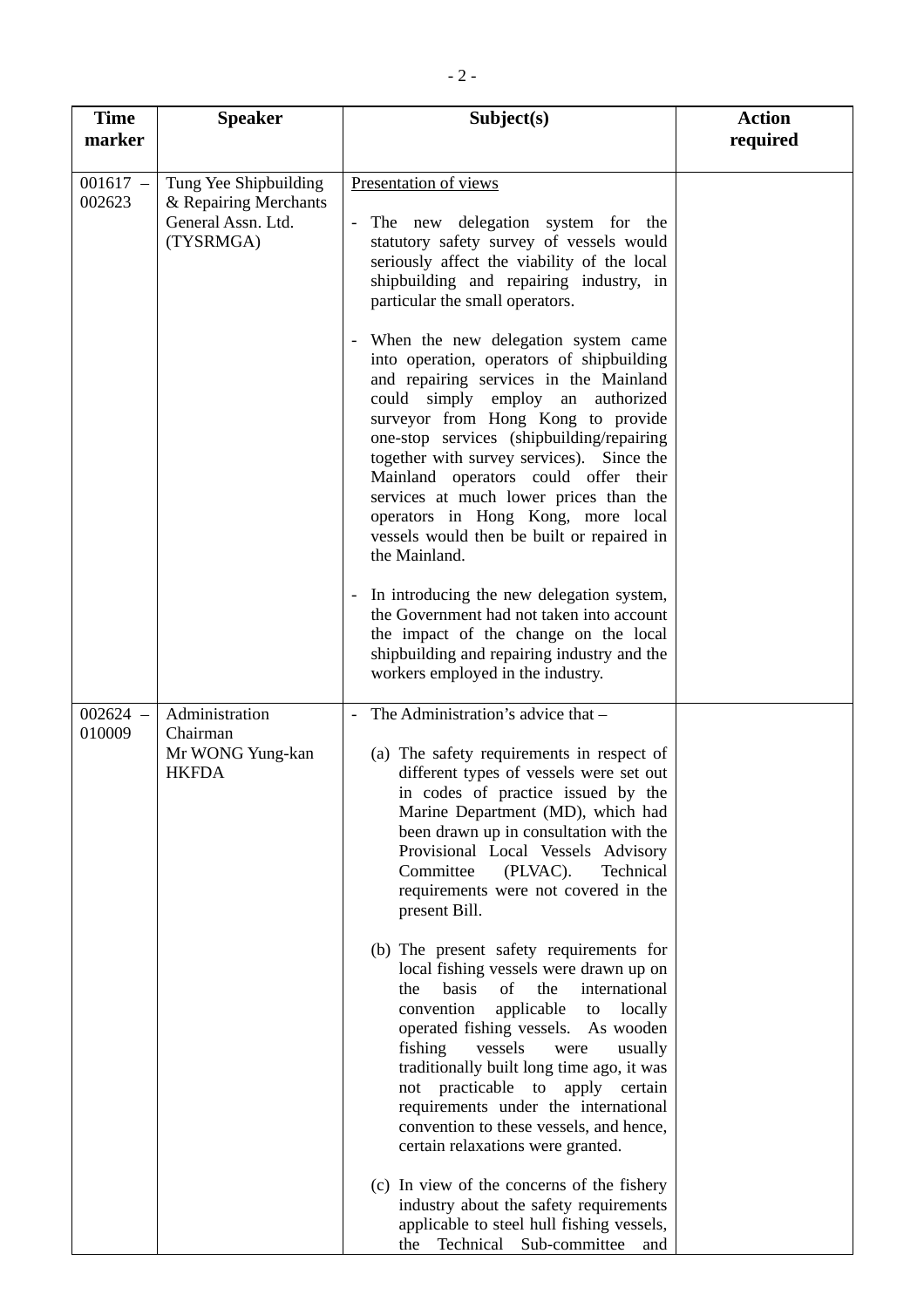| <b>Time</b><br>marker | <b>Speaker</b> | Subject(s)                                                                                                                                                                                                                                                                                                                                                                                                                                                                                                              | <b>Action</b><br>required |
|-----------------------|----------------|-------------------------------------------------------------------------------------------------------------------------------------------------------------------------------------------------------------------------------------------------------------------------------------------------------------------------------------------------------------------------------------------------------------------------------------------------------------------------------------------------------------------------|---------------------------|
|                       |                | Fishing Vessel Working Group of<br>PLVAC might have to examine the<br>matter as neccessary.                                                                                                                                                                                                                                                                                                                                                                                                                             |                           |
|                       |                | $(d)$ The<br>third<br>risk<br>party<br>insurance<br>the<br>requirement<br>under<br>Merchant<br>Shipping (Local Vessels) Ordinance<br>(Cap. 548) only applied to, inter alia,<br>vessels employed in sea fishing plying<br>regularly in the waters of Hong Kong,<br>or using the waters of Hong Kong as a<br>base, and thus only applicable when<br>vessels were within Hong Kong<br>waters.                                                                                                                             |                           |
|                       |                | (e) Substantial discussions had been held<br>at PLVAC on the proposals in the Bill.<br>Meetings of the PLVAC were held in<br>public and interested parties were<br>welcome to attend the meetings to give<br>views.                                                                                                                                                                                                                                                                                                     |                           |
|                       |                | Mr WONG pointed out that the standards<br>applicable to local steel hull fishing vessels<br>were the same as those applicable to ocean<br>going vessels but the local fishing vessels<br>in fact could not operate in other<br>jurisdictions.<br>When<br>the<br>safety<br>requirements were introduced in the early<br>Administration had<br>1990s,<br>the<br>not<br>explained them clearly to the fishery<br>industry.<br>Problems arose when more<br>wooden fishing vessels changed to steel<br>hull fishing vessels. |                           |
|                       |                | With regard to the proposed amendments<br>to the Merchant Shipping (Trawler Survey)<br>Regulations (Cap. 281L) under Clause 32<br>of the Bill, the Administration advised that<br>the regulations under Cap. 281 were not<br>applicable to local fishing<br>vessels.<br>Instead, local fishing vessels were subject<br>to regional requirements specifically for<br>fishing vessels which were based on the<br>Torremolinos International Convention for<br>the Safety of Fishing Vessels.                              |                           |
|                       |                | Referring to the definition of "trawler" in<br>section 91 of the Merchant Shipping<br>Ordinance (Cap. 281), the Administration<br>advised that since local fishing vessels<br>were not registered in Hong Kong, they<br>did not fall within the definition of<br>"trawler" and thus the Merchant Shipping<br>(Trawler Survey) Regulations (Cap. 281L)                                                                                                                                                                   |                           |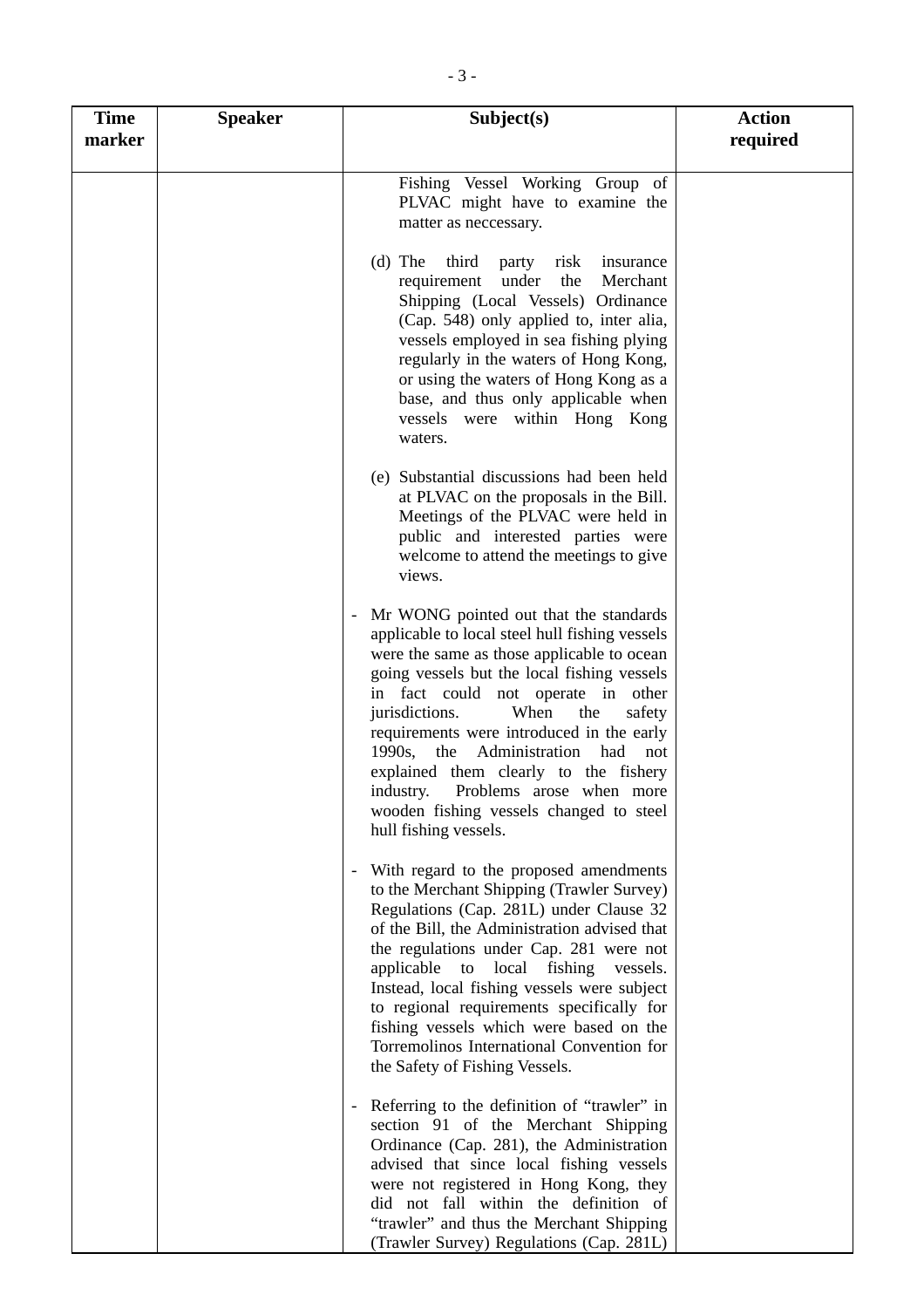| <b>Time</b><br>marker | <b>Speaker</b>                                       | Subject(s)                                                                                                                                                                                                                                                                                                                                                                                                                                                                                                                                                                                                                                                                                                                                                                                                                                                                                                                                                                                                                                                                                                                                                                                                                                                                                                                                                                                                                                                                                                                                                                                             | <b>Action</b><br>required |
|-----------------------|------------------------------------------------------|--------------------------------------------------------------------------------------------------------------------------------------------------------------------------------------------------------------------------------------------------------------------------------------------------------------------------------------------------------------------------------------------------------------------------------------------------------------------------------------------------------------------------------------------------------------------------------------------------------------------------------------------------------------------------------------------------------------------------------------------------------------------------------------------------------------------------------------------------------------------------------------------------------------------------------------------------------------------------------------------------------------------------------------------------------------------------------------------------------------------------------------------------------------------------------------------------------------------------------------------------------------------------------------------------------------------------------------------------------------------------------------------------------------------------------------------------------------------------------------------------------------------------------------------------------------------------------------------------------|---------------------------|
|                       |                                                      | did not apply to local fishing vessels.<br>The Chairman said that as the safety<br>requirements applicable to local fishing<br>vessels did not fall within the ambit of the<br>Bill.<br>safety<br>requirements<br>the<br>and<br>inspection of fishing vessels should be<br>followed up in a separate forum.<br>The Administration indicated that it would<br>invite the fishery industry to attend the<br>coming meeting of the working group to<br>further discuss the matter.                                                                                                                                                                                                                                                                                                                                                                                                                                                                                                                                                                                                                                                                                                                                                                                                                                                                                                                                                                                                                                                                                                                        |                           |
| $010010 -$<br>011633  | Administration<br><b>TYSRMGA</b><br>Mr WONG Yung-kan | - On the concern about the impact of the<br>proposed system for delegation of survey<br>work of local vessels by the Director to<br>individual<br><b>or</b><br>persons<br>government<br>authorities<br>through<br>an<br>authorization/recognition mechanism on<br>the local shipbuilding and repairing<br>industry, the Administration advised that<br>the objective of the delegation system was<br>to provide vessel owners/operators with<br>choices<br>inspection<br>service<br>on<br>and<br>flexibility in their operation.<br>The<br>delegation system was not a form of<br>contracting out of government services as<br>MD would continue to provide survey<br>services.<br>TYSRMGA opined that the representative<br>from the local shipbuilding and repairing<br>industry sitting on the PLVAC could not<br>represent small operators in the industry.<br>Most operators in the industry were not<br>aware of the new legislation affecting<br>them.<br>TYSRMGA also expressed concern that<br>$\overline{\phantom{a}}$<br>since the services of classification societies<br>and relevant government authorities in the<br>Mainland offered vessel survey services at<br>relatively lower prices, with the new<br>delegation system in place, many vessel<br>owners would probably arrange their<br>vessels to be surveyed in the Mainland<br>rather than in Hong Kong.<br>While<br>acknowledging<br>that<br>the<br>Administration could not regulate<br>the<br>prices of survey services charged by<br>registered professional engineers (RPEs),<br>the Administration advised that compared |                           |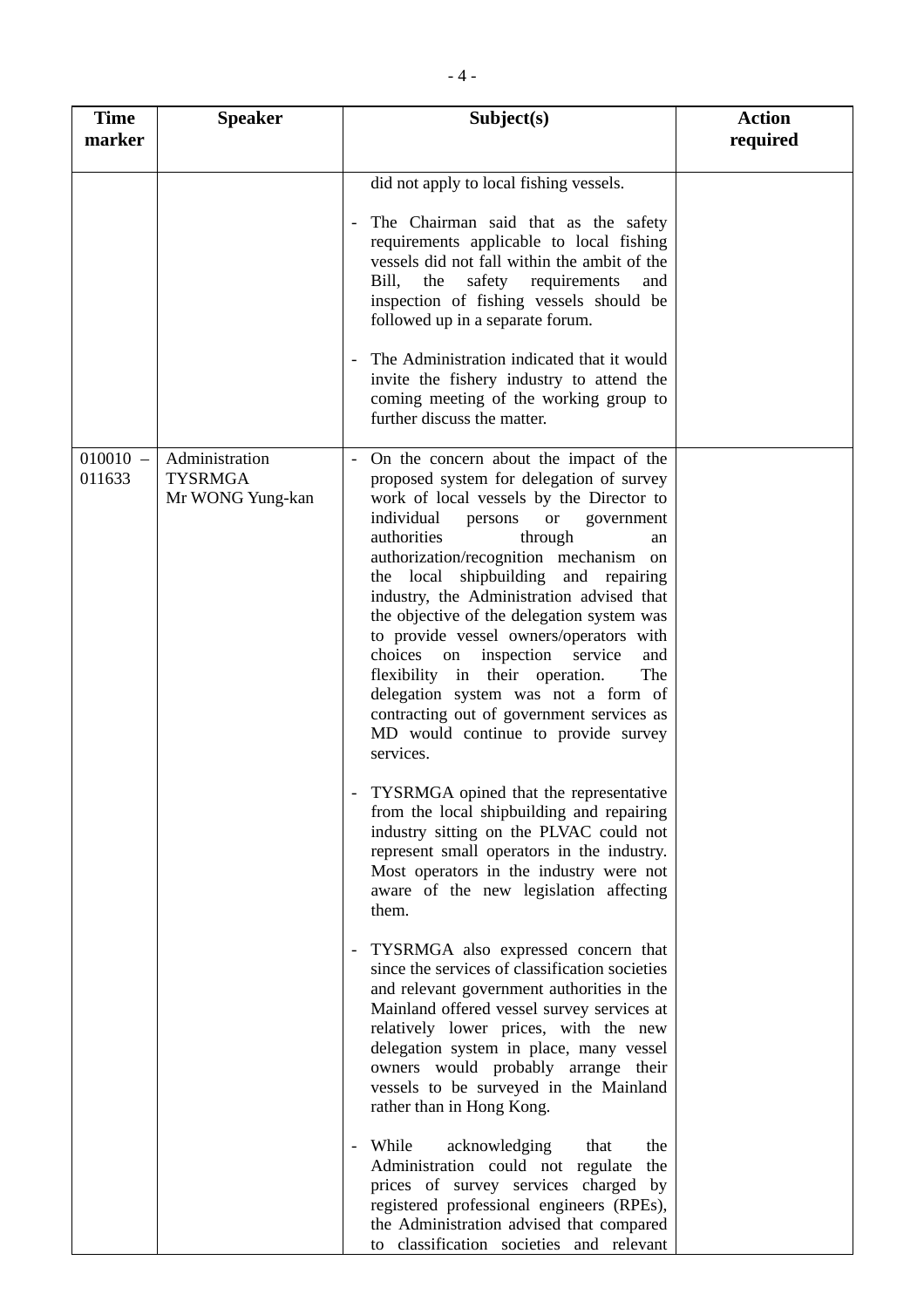| <b>Time</b><br>marker | <b>Speaker</b>                                                   | Subject(s)                                                                                                                                                                                                                                                                                                                                                                                                                                                                                                                                                                                                                                                                                                                                                                                                                                                                                                                                                                                                                                                                                                                                                                                                                                                                                                                                                       | <b>Action</b><br>required                                                                                                                                                      |
|-----------------------|------------------------------------------------------------------|------------------------------------------------------------------------------------------------------------------------------------------------------------------------------------------------------------------------------------------------------------------------------------------------------------------------------------------------------------------------------------------------------------------------------------------------------------------------------------------------------------------------------------------------------------------------------------------------------------------------------------------------------------------------------------------------------------------------------------------------------------------------------------------------------------------------------------------------------------------------------------------------------------------------------------------------------------------------------------------------------------------------------------------------------------------------------------------------------------------------------------------------------------------------------------------------------------------------------------------------------------------------------------------------------------------------------------------------------------------|--------------------------------------------------------------------------------------------------------------------------------------------------------------------------------|
|                       |                                                                  | government authorities in the Mainland,<br>RPEs based in Hong Kong in general were<br>more familiar with the safety requirements<br>applicable to local vessels, and thus they<br>might have an edge over the classification<br>societies<br>and<br>relevant<br>government<br>authorities in the Mainland.                                                                                                                                                                                                                                                                                                                                                                                                                                                                                                                                                                                                                                                                                                                                                                                                                                                                                                                                                                                                                                                       |                                                                                                                                                                                |
| $011420 -$<br>012310  | Administration<br><b>TYSRMGA</b><br>Mr WONG Yung-kan             | On the concern that prior permission of the<br>Director was required for a local vessel<br>with an overall length exceeding 30.4<br>metres to use typhoon shelters, the<br>Administration advised that for those<br>typhoon shelters built in earlier days, the<br>permitted length of local vessels not<br>requiring prior permission was 30.4 metres<br>and for the other typhoon shelters, the<br>permitted length was 50 metres. Given<br>the physical constraints of the typhoon<br>shelters, the restriction on the use of<br>typhoon shelters by larger local vessels<br>was necessary to ensure safety and smooth<br>operation of vessels in typhoon shelters.<br>Mr WONG opined that the Administration<br>should conduct a review of the relevant<br>regulations, taking into account the fact<br>that the length of local vessels were<br>generally longer than those in the earlier<br>days.<br>The Chairman considered that the<br>Administration should have concrete<br>measures to address the problem of the<br>lack of typhoon shelter facilities and/or the<br>inconvenience of use of the facilities for<br>longer local vessels.<br>The Administration took note of members'<br>concern and agreed to review the provision<br>of typhoon shelter facilities and the<br>relevant regulations taking into account the<br>demand side factors. |                                                                                                                                                                                |
| $012311 -$<br>020105  | Mr SIN Chung-kai<br>Administration<br>Chairman<br><b>TYSRMGA</b> | In reply to Mr SIN, TYSRMGA explained<br>that MD charged a few thousand dollars<br>for a vessel survey conducted in Hong<br>Kong and some \$20,000 for a survey<br>conducted in the Mainland. Under the<br>existing arrangements, the safety survey<br>for issuance/renewal of licence must be<br>undertaken by MD. So there was still a<br>small room for survival of the small<br>shipbuilding and repairing operators in<br>Hong Kong. With the implementation of                                                                                                                                                                                                                                                                                                                                                                                                                                                                                                                                                                                                                                                                                                                                                                                                                                                                                             | The Administration to<br>consider<br>ways<br>to<br>address the concern<br>about the impact of the<br>delegation system on<br>the local shipbuilding<br>and repairing industry. |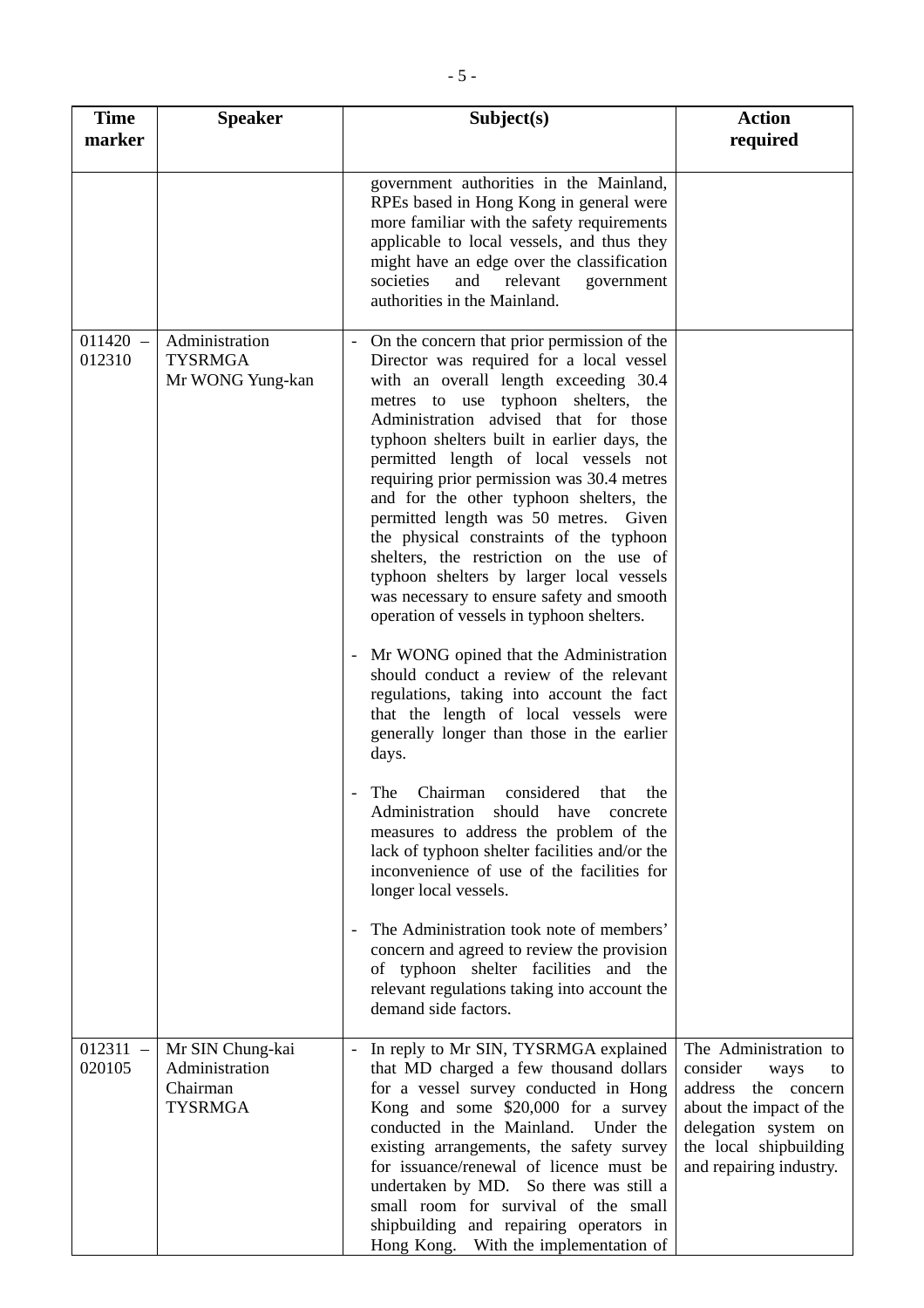| <b>Time</b><br>marker | <b>Speaker</b> | Subject(s)                                                                                                                                                                                                                                                                                                                                                                                                                                                                                                                                                                                                                                                                                                                                     | <b>Action</b><br>required |
|-----------------------|----------------|------------------------------------------------------------------------------------------------------------------------------------------------------------------------------------------------------------------------------------------------------------------------------------------------------------------------------------------------------------------------------------------------------------------------------------------------------------------------------------------------------------------------------------------------------------------------------------------------------------------------------------------------------------------------------------------------------------------------------------------------|---------------------------|
|                       |                | the new delegation system, a shipbuilding<br>and repairing operator in the Mainland<br>could simply employ an authorized RPE<br>from Hong Kong to provide survey<br>services in the Mainland. Hence, there<br>would be fewer incentives for vessel<br>owners to carry out repair works for their<br>vessels in Hong Kong before undertaking<br>the statutory safety survey. Under such<br>circumstances, there would be no more<br>room for viable operation of the small<br>shipbuilding and repairing operators in<br>Hong Kong.                                                                                                                                                                                                             |                           |
|                       |                | In reply to Mr SIN as to whether the policy<br>intention was to encourage local vessels to<br>undertake statutory safety surveys in Hong<br>Kong, the Administration advised that the<br>delegation system was introduced in<br>response to the requests of some operators<br>of the sea transport trades to provide<br>flexibility<br>for<br>greater<br>vessel<br>owners/operators in respect of statutory<br>safety surveys. The authorization was<br>granted to the surveyor concerned and did<br>not restrict the place where the surveyor<br>carried out the surveys. If the surveys<br>were required to be conducted in Hong<br>Kong, the objective of providing greater<br>flexibility to vessel owners/operators<br>would be defeated. |                           |
|                       |                | The Administration further advised that the<br>introduction of the delegation system was<br>not meant to impact on the local<br>shipbuilding and repairing industry.<br>In<br>fact, at present many local vessels already<br>undertook repair works and safety surveys<br>in the Mainland before the vessels were<br>surveyed by MD. The Administration<br>had undertaken a lot of consultations on<br>the delegation system and the majority<br>views of the sea transport trades were to<br>open up the statutory safety survey system.                                                                                                                                                                                                      |                           |
|                       |                | On the concern about the control over the<br>survey services provided by authorized<br>surveyors, the Administration advised<br>that $-$                                                                                                                                                                                                                                                                                                                                                                                                                                                                                                                                                                                                       |                           |
|                       |                | (a) In granting authorization, MD would<br>issue a letter of authorization together<br>with a set of authorization conditions.<br>MD would conduct random checks at<br>least once a year on the services of                                                                                                                                                                                                                                                                                                                                                                                                                                                                                                                                    |                           |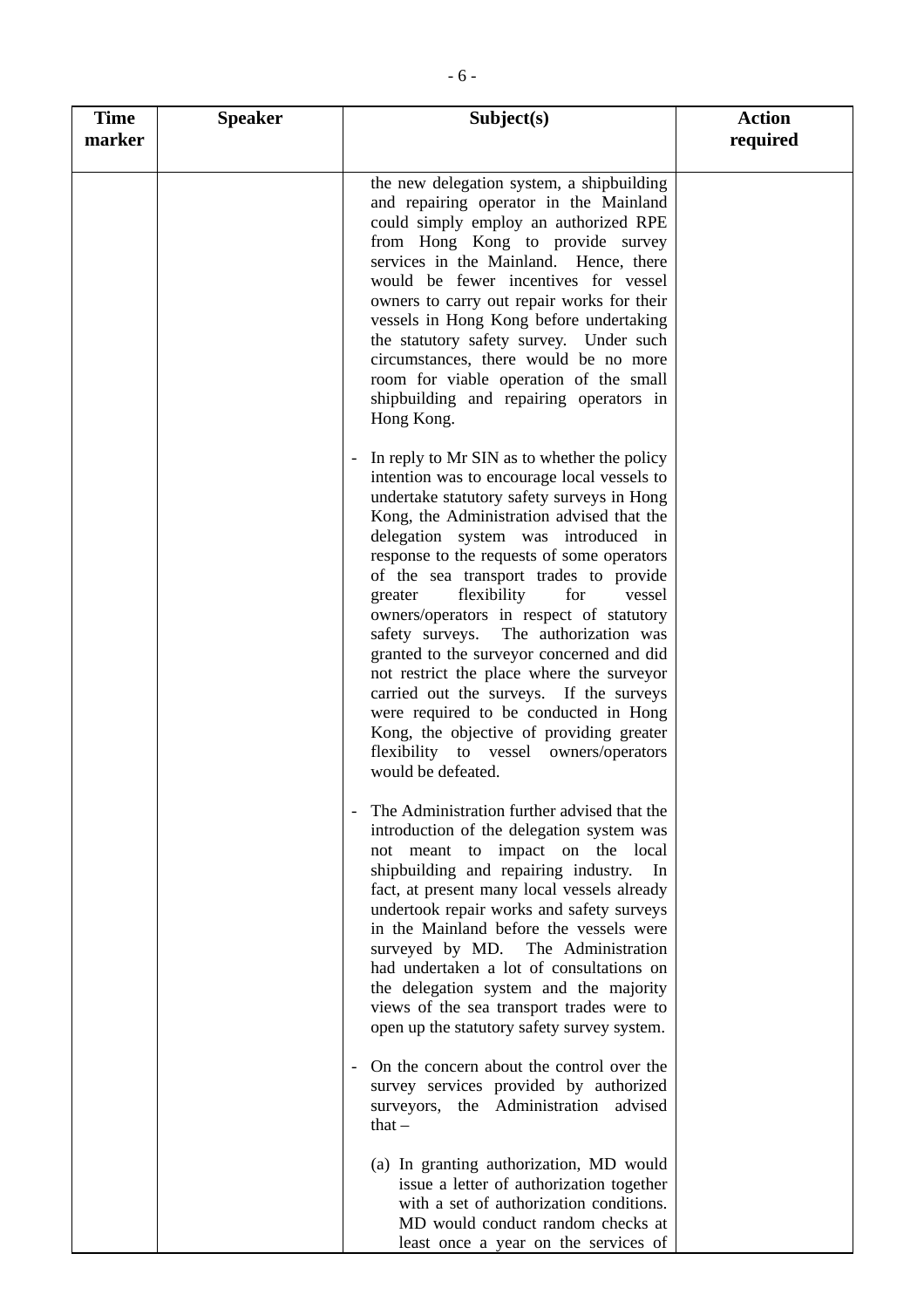| <b>Time</b><br>marker | <b>Speaker</b> | Subject(s)                                                                                                                                                                                                                                                                                                                                                                                                                                                                                                                                                                                                                                                                                                                                                                                                                                        | <b>Action</b><br>required |
|-----------------------|----------------|---------------------------------------------------------------------------------------------------------------------------------------------------------------------------------------------------------------------------------------------------------------------------------------------------------------------------------------------------------------------------------------------------------------------------------------------------------------------------------------------------------------------------------------------------------------------------------------------------------------------------------------------------------------------------------------------------------------------------------------------------------------------------------------------------------------------------------------------------|---------------------------|
|                       |                | each authorized surveyor, either by                                                                                                                                                                                                                                                                                                                                                                                                                                                                                                                                                                                                                                                                                                                                                                                                               |                           |
|                       |                | on-site observation of the survey work<br>of the authorized surveyor or by<br>conducting a post-survey inspection of<br>vessels.                                                                                                                                                                                                                                                                                                                                                                                                                                                                                                                                                                                                                                                                                                                  |                           |
|                       |                | (b) MD maintained records on the surveys<br>conducted by authorized surveyors and<br>if any potential problem was noticed,<br>such as an authorized surveyor having<br>surveyed a large number of vessels<br>within a day, MD would follow up<br>accordingly. The Administration did<br>not consider it necessary to restrict the<br>number of vessels to be surveyed by<br>an authorized surveyor within a certain<br>The main concern of the<br>period.<br>Administration was to ensure that the<br>services of authorized surveyors met<br>required<br>standards<br>the<br>and<br>in<br>compliance with the authorization<br>conditions.<br>The Director had the<br>power to revoke the authorization if<br>the services of an authorized surveyor<br>were found not up to the required<br>standards or in breach of delegation<br>conditions. |                           |
|                       |                | (c) Upon satisfactory completion of the<br>statutory survey of a vessel, the<br>authorized surveyor should submit a<br>declaration of survey in the prescribed<br>form and, where applicable, survey<br>reports to the Director. A certificate<br>of survey would then be issued by MD<br>accordingly.<br>The authorized surveyor<br>would<br>responsible<br>be<br>for<br>the<br>declaration he had submitted.                                                                                                                                                                                                                                                                                                                                                                                                                                    |                           |
|                       |                | (d) The delegation system did not apply to<br>passenger vessels and high risk vessels<br>such as dangerous goods vessels.                                                                                                                                                                                                                                                                                                                                                                                                                                                                                                                                                                                                                                                                                                                         |                           |
|                       |                | The Administration further advised that<br>there was no delegation system under the<br>Mainland's statutory vessel survey system.<br>However, the Mainland authorities would<br>readily issue a licence to a vessel surveyed<br>and certificated in Hong Kong as they<br>were confident in Hong Kong's statutory<br>vessel survey system.<br>As such, there<br>would continue to be incentives for vessel<br>owners/operators<br>to undertake vessel<br>surveys in Hong Kong after the new<br>delegation system came into operation.                                                                                                                                                                                                                                                                                                              |                           |